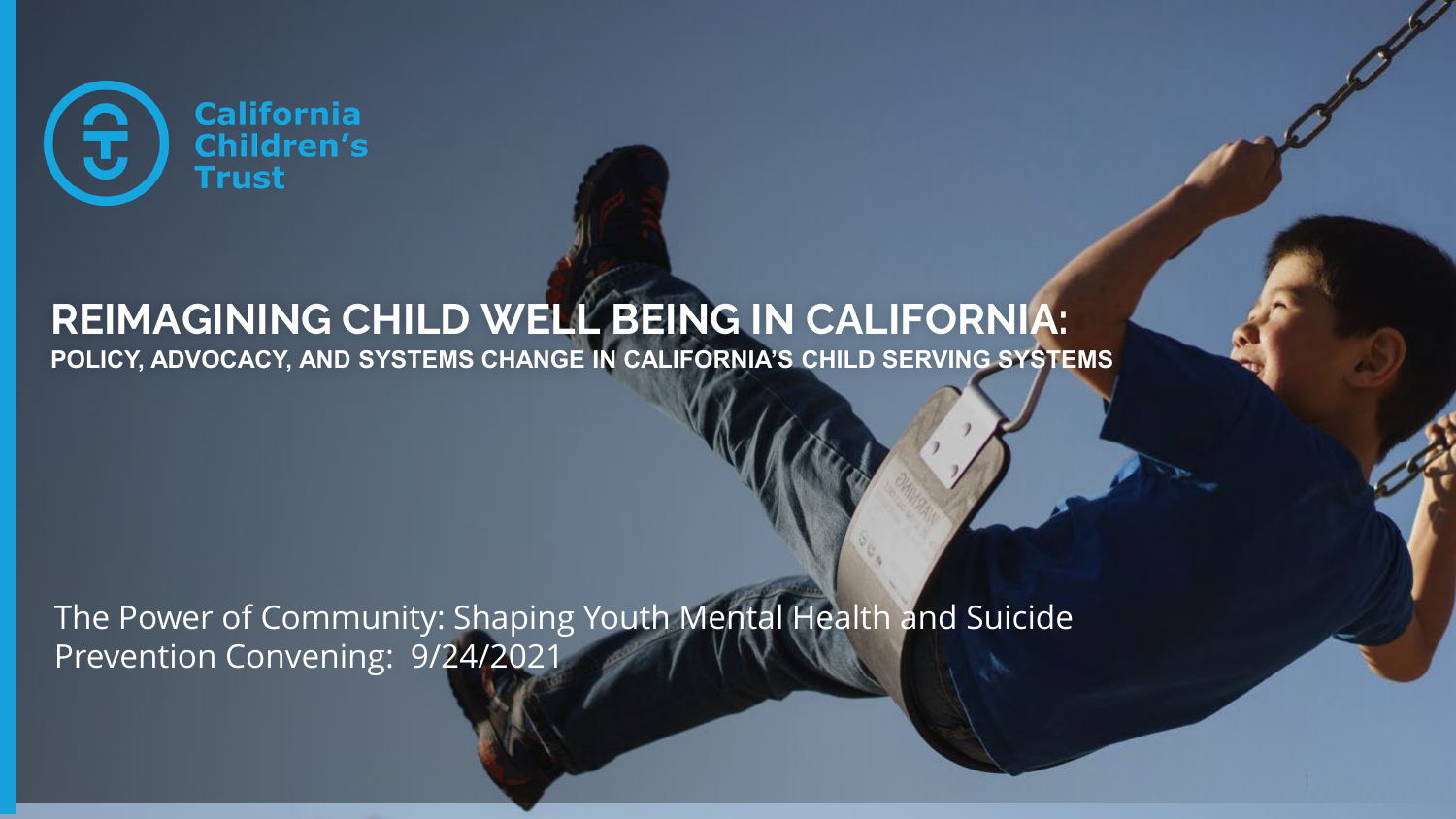#### **HOW COLLABORATIVE ACTION IS BUILDING A MOVEMENT TO REIMAGINE CHILDRENS MENTAL IN CALIFORNIA:**

**20 MINUTES TO COVER….**

- The Crisis is Real: Origin Story of the Trust
- MediCal By The Numbers: Growing Eligibility and Access Challenges Persist
- A Framework for Solution
- An Unprecedented Reform Landscape
- What We Are Excited About and What's Next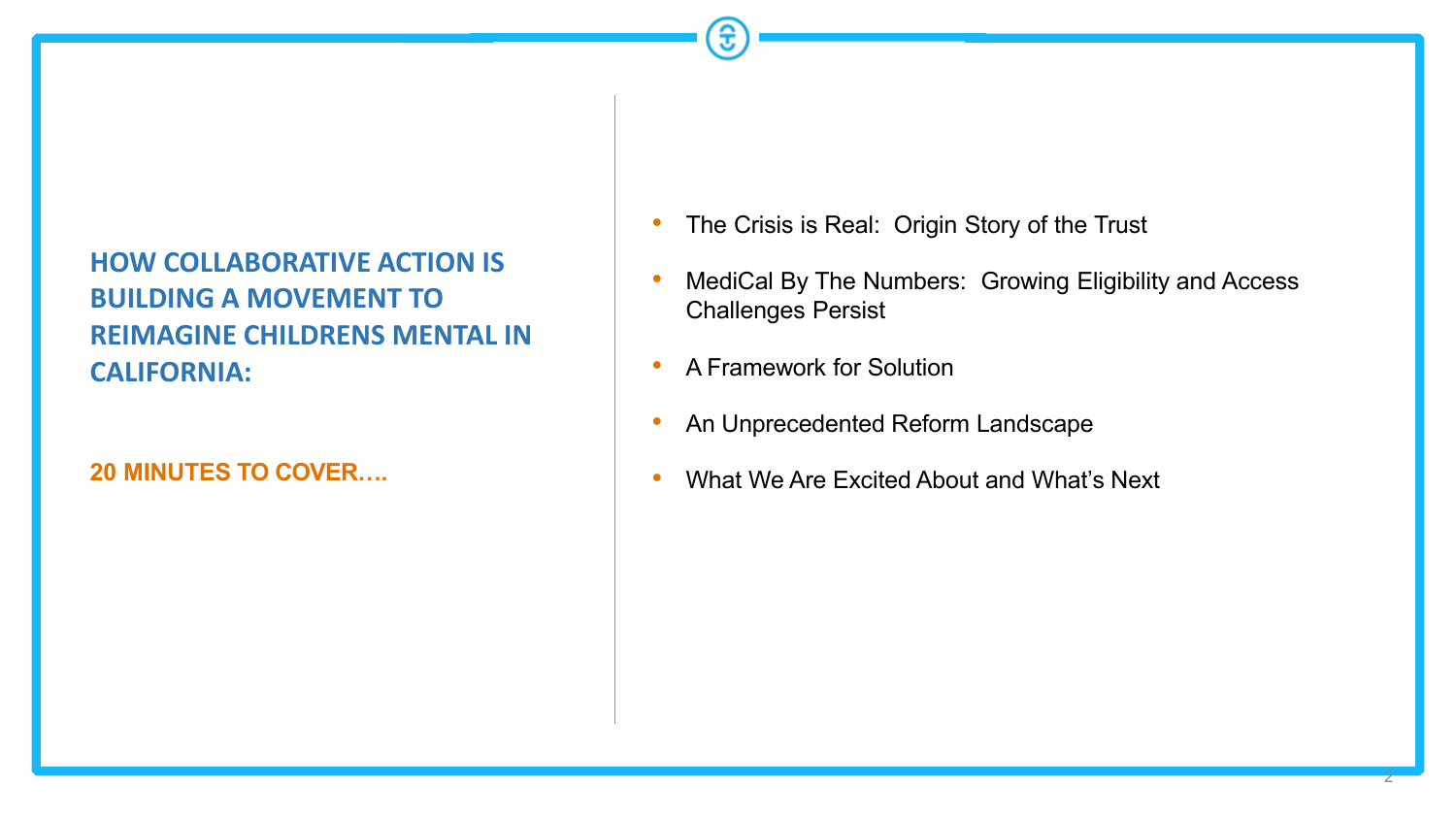### **THERE IS A CRISIS IN YOUNG PEOPLE'S MENTALHEALTH**

Consider the facts before COVID-19:



**Increase in inpatient visits for suicide, suicidal ideation, and self injury**

for children ages 1-17 years old, and 151% increase for children ages 10-14



**Increase in mental health hospital days** for children between 2006 and 2014

**Increase in the rate of self-reported mental health needs** since 2005

**61**%



**California ranks low in the country for** 

providing behavioral, social, and development screenings that are key to identifying early signs of challenges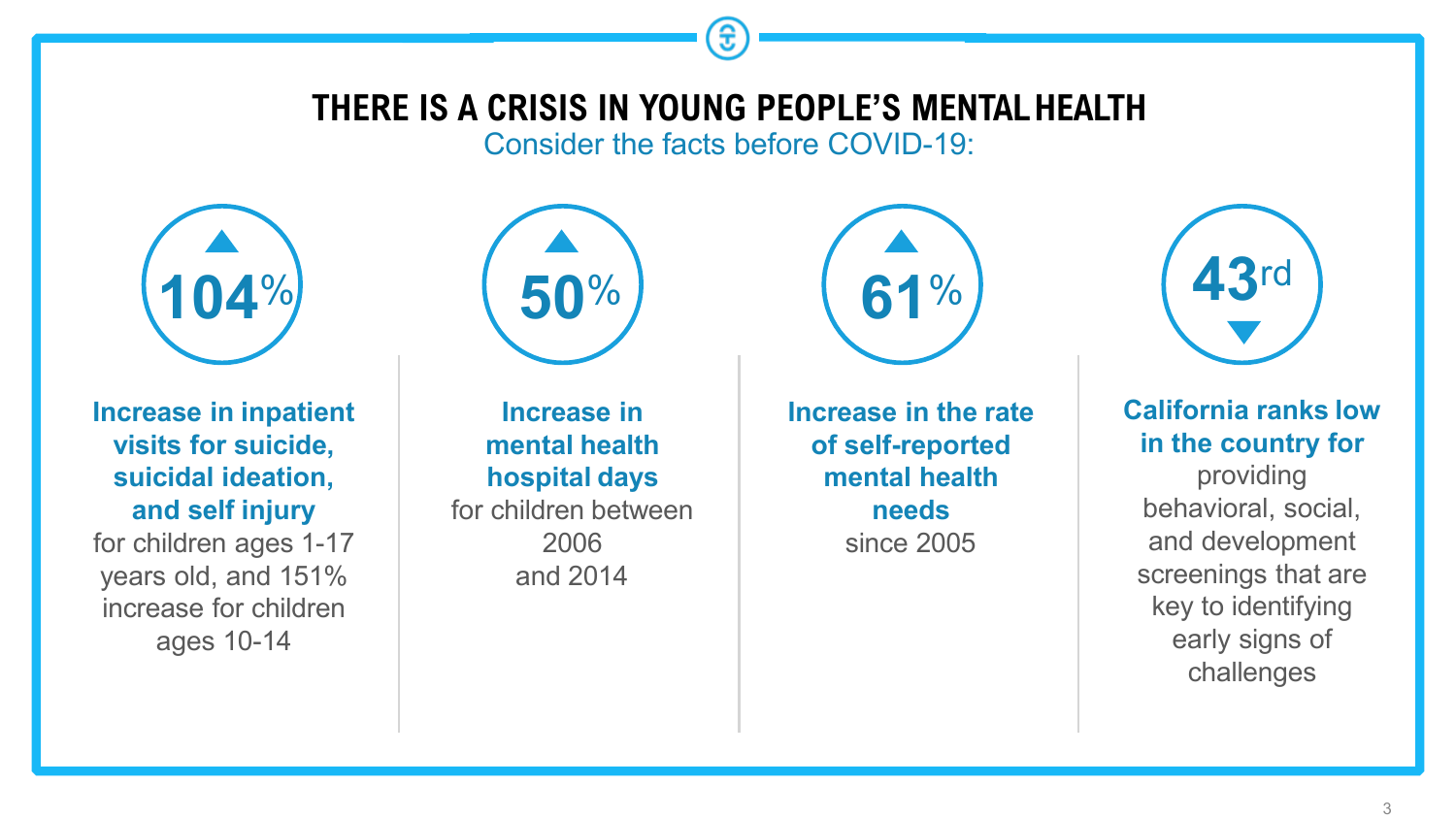## **THE "PRICE" IS HIGHER FOR BLACK AND BROWNCHILDREN**

*Many receive the wrong services at the wrong time…in restrictive or punitive settings.*

81% of children on medicaid are **children of color.**

The **suicide rate for black children**, ages 5-12, is 2x that of their white peers.

**70**%

**2X**

**81**%

70% **of youth in California's juvenile justice system have unmet behavioral health needs**, and youth of color are dramatically overrepresented.

**Making Healing Centered Sytems a reality isn't simply a matter of tweaking access or programs…**

**It requires acknowledgment of how racism and poverty impact the social and emotional health of children…and how the medical model has harmed communities of color**

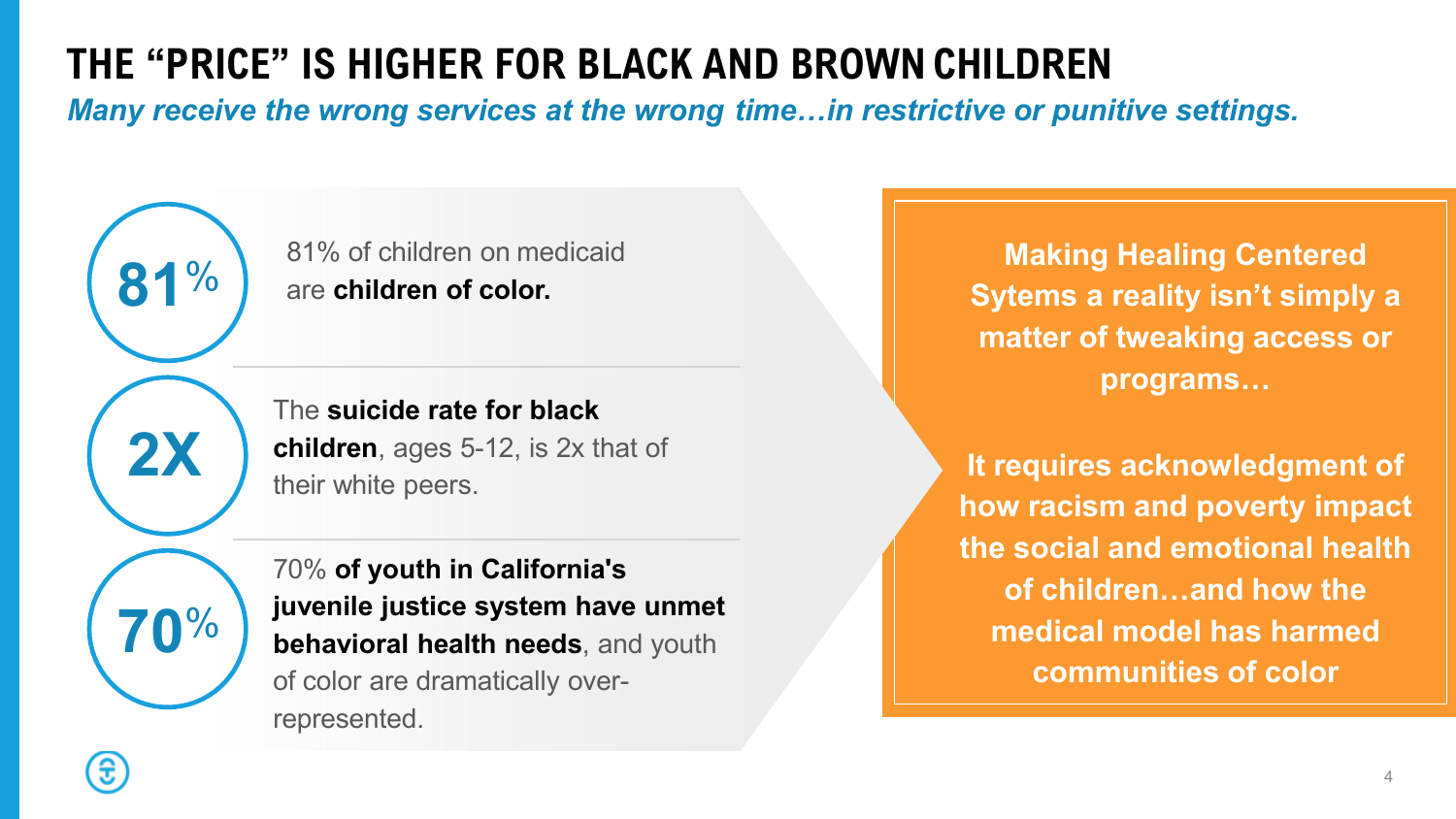## **IMPACT OF COVID: What we feared is coming to pass…**

**ED VISITS**

Beginning in April 2020, the proportion of children's mental health-related ED visits among all pediatric ED visits increased and remained elevated through October



Compared with 2019, the proportion of mental health related visits for children aged 5 to 11 and 12 to 17 years increased approximately 24% and 31% respectively

**25%**

One in for young adults between the ages of 18 and 24 say they've considered suicide because of the pandemic, according to new CDC data that paints a big picture of the nations mental health during the crisis

## **RADY CHILDREN'S HOSPITAL IN SAN** DIEGO:

Between FY2011 and FY2019, annual behavioral health volume has increased

1746%

From 163 visits to  $3,009$  visits in 8 years

Comparatively, total Emergency Department visits has grown 23% during this same time period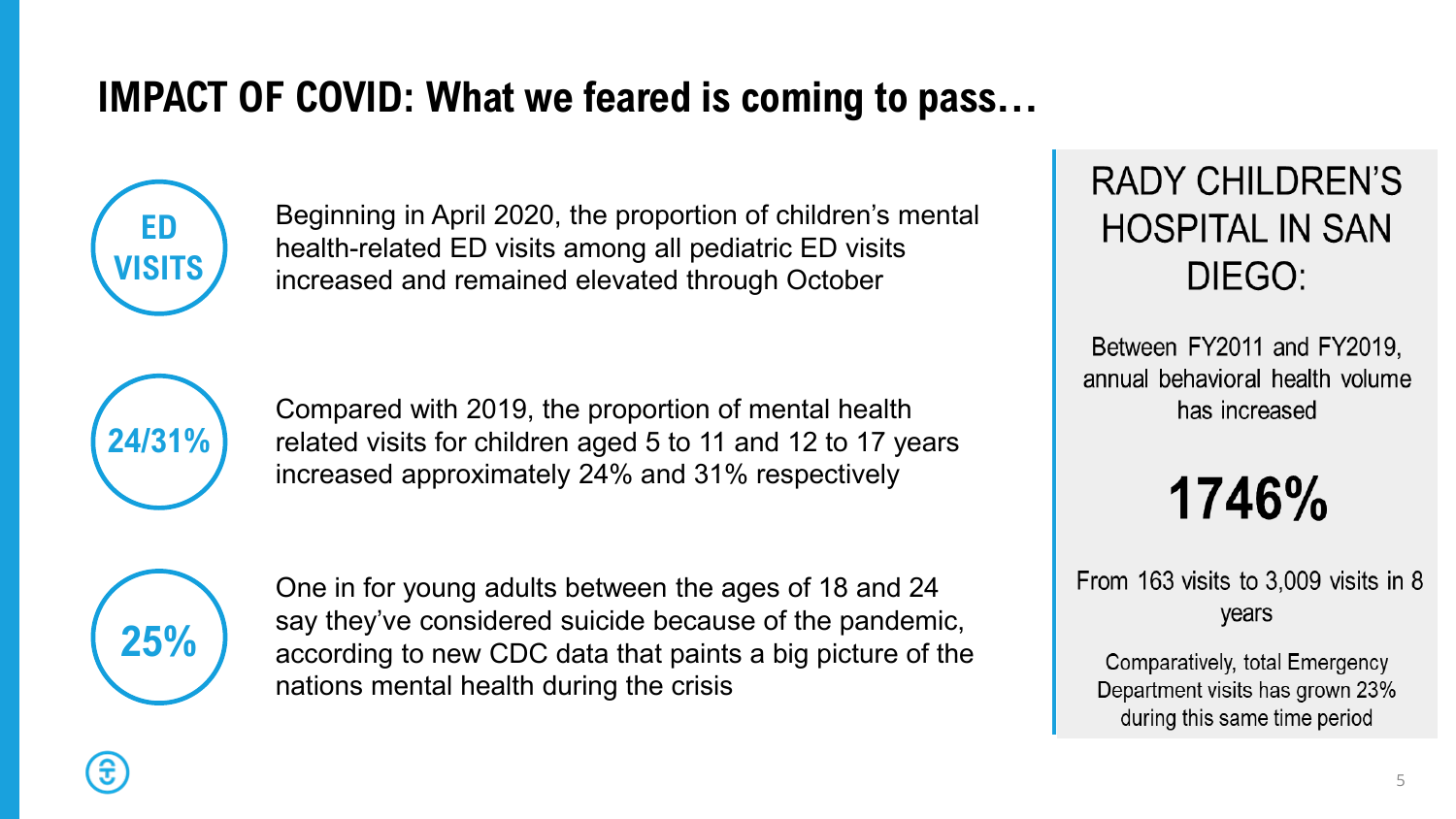## **THE MEDICAL MODEL ISN'T THE ANSWER**

- Approximately 75% of mental illness manifests between the ages of 10 and 24. Since adolescents have the lowest rate of primary care utilization of any demographic group, it makes early warning signs difficult to detect.
- Provider shortages at the PCP and mental health practitioner level compound the challenge.
- Diagnosis-driven models are only appropriate for some children. Mental health must be reimagined and infused with contextual understanding of the SDOH and ACES.



#### **How did we get here?**

We have no common framework for defining and understanding behavioral health among and between public systems and clinical care providers.

Our public systems are deeply fragmented and under-resourced. Commercial payers have not effectively partnered with child-serving systems.

A lack of clarity over whether youth mental health care is an essential benefit or a public utility prevents commercial payers from fully engaging.

Our definition of medical necessity is outdated and inconsistent with emerging trends and evidence regarding the impact of trauma and adversity on social and emotional health.

The field is young. Many clinical modalities with widespread application are less than 20 years old.

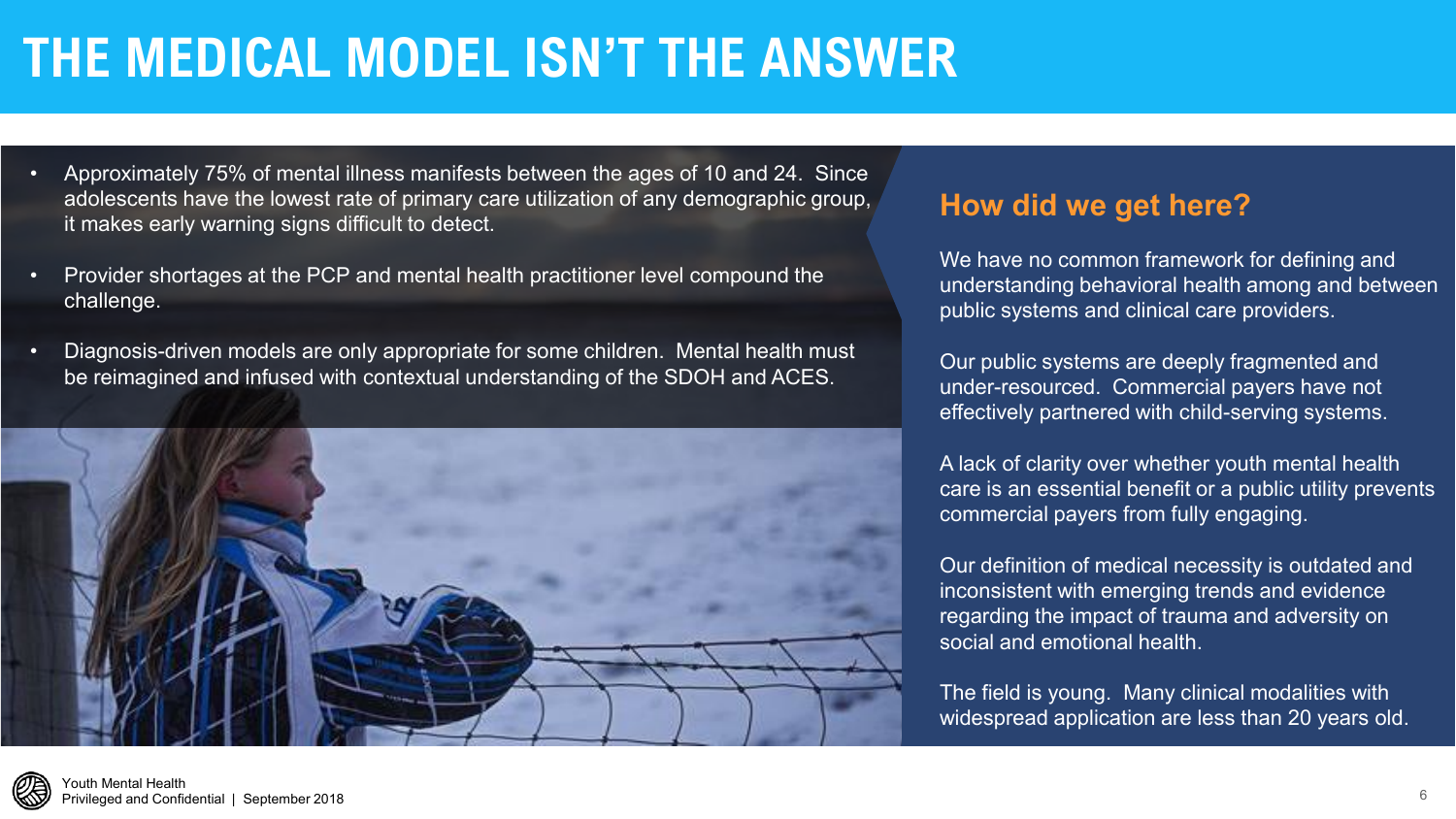<span id="page-6-0"></span>

**Almost 6 million of California's 10 million children** are now covered by Medi-Cal and the EPSDT entitlement

(a 30% increase over last five years)



Less than 5% get access to any care, and only 3% are in ongoing care.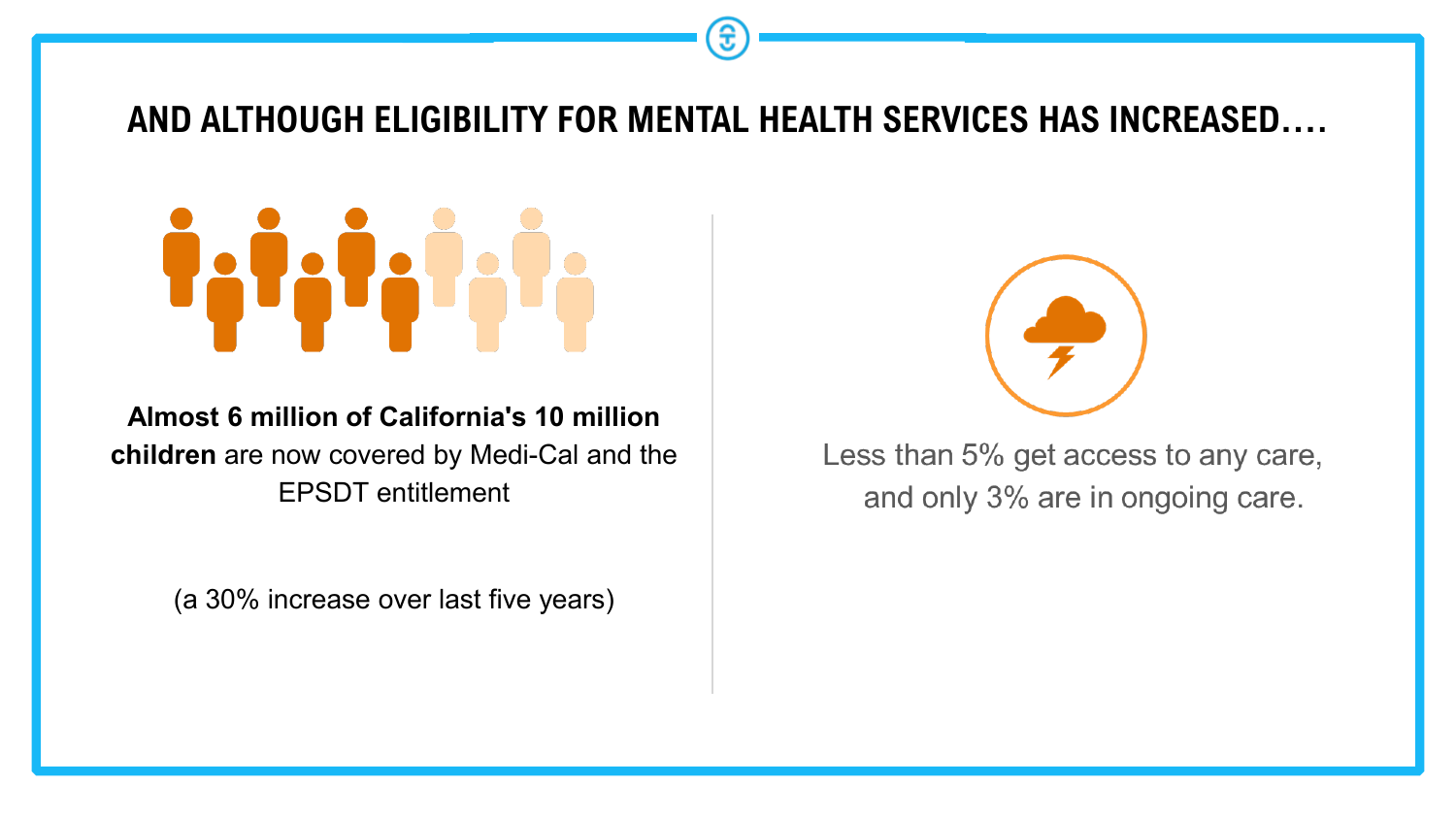### **DRAMATIC UNDER-INVESTMENT IN CHILDREN**

**California is in the bottom 1/3 nationally** for health spending at \$2,500 per child enrollee.

Children represent **42% of enrollees** but only **14% of all expenditures**.

California ranks **48th in the nation of** in access to care for children.

California operates the largest MediCaid Program in the nation—**April 2019 Audit exposed** significant underperformance under the EPSDT Mandate and Bright Futures Guidelines.

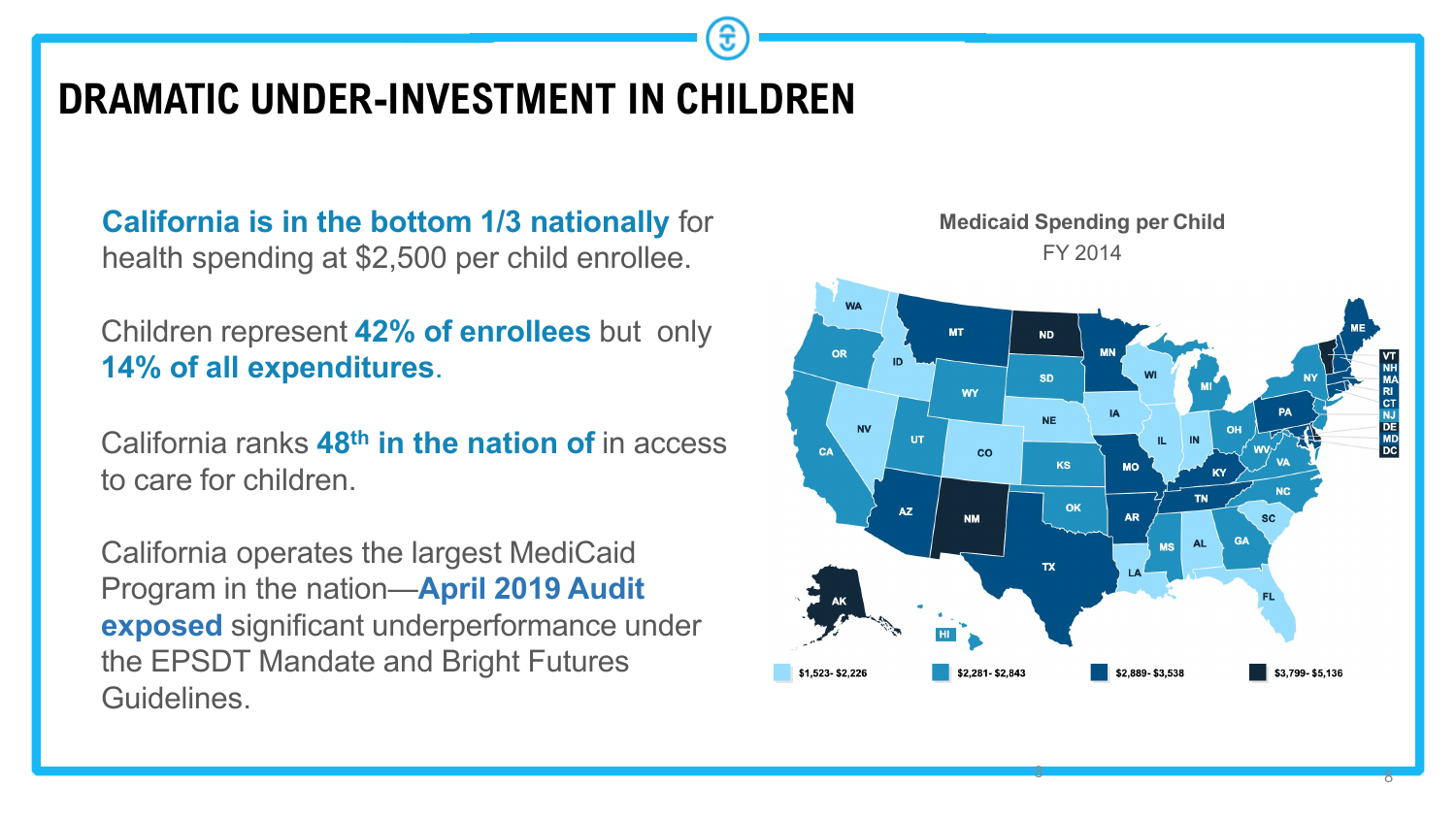# **A Framework for Solution**

 $\circledcirc$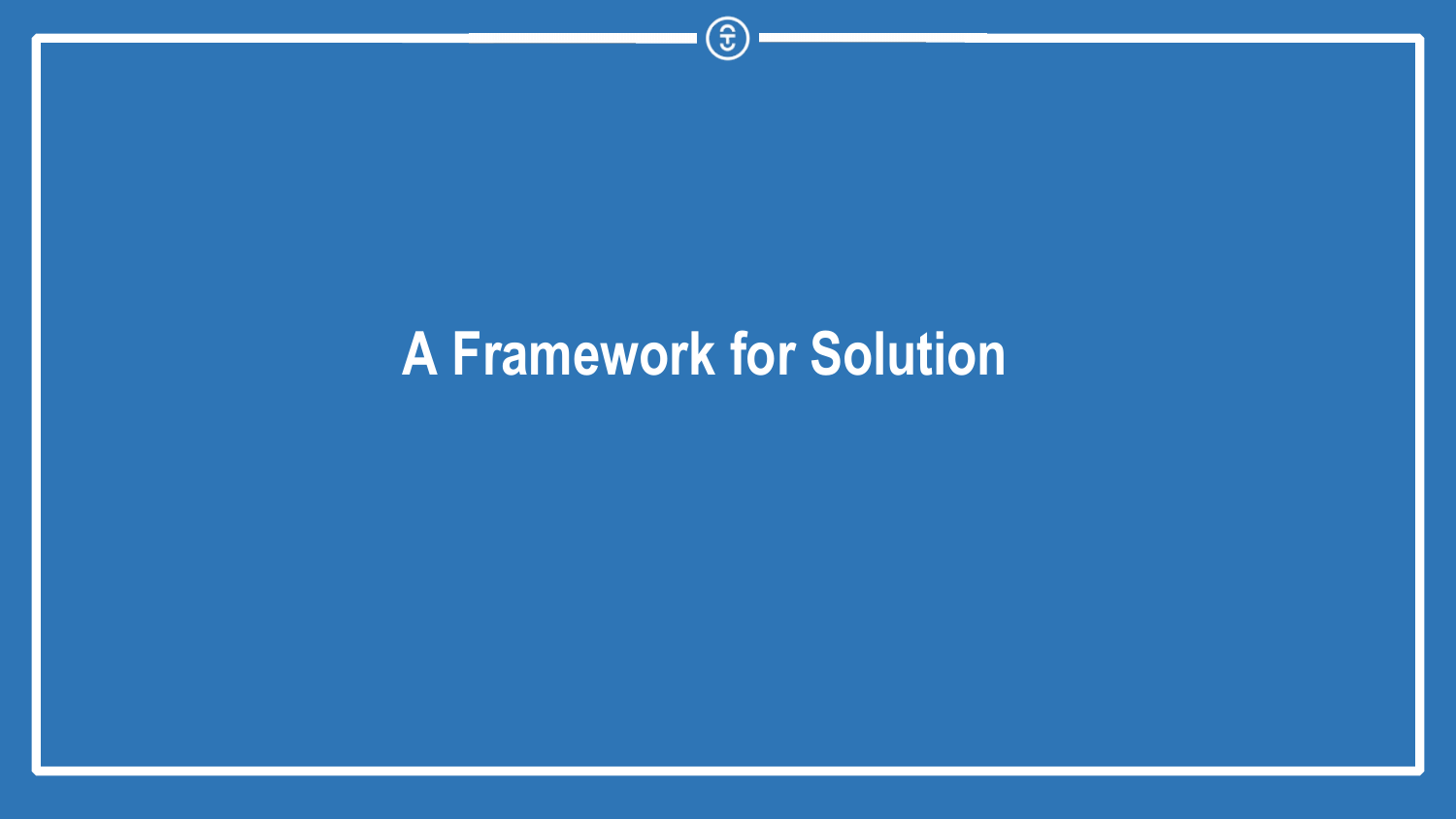### THIS IS THE TRUST'S FRAMEWORK FOR SOLUTIONS



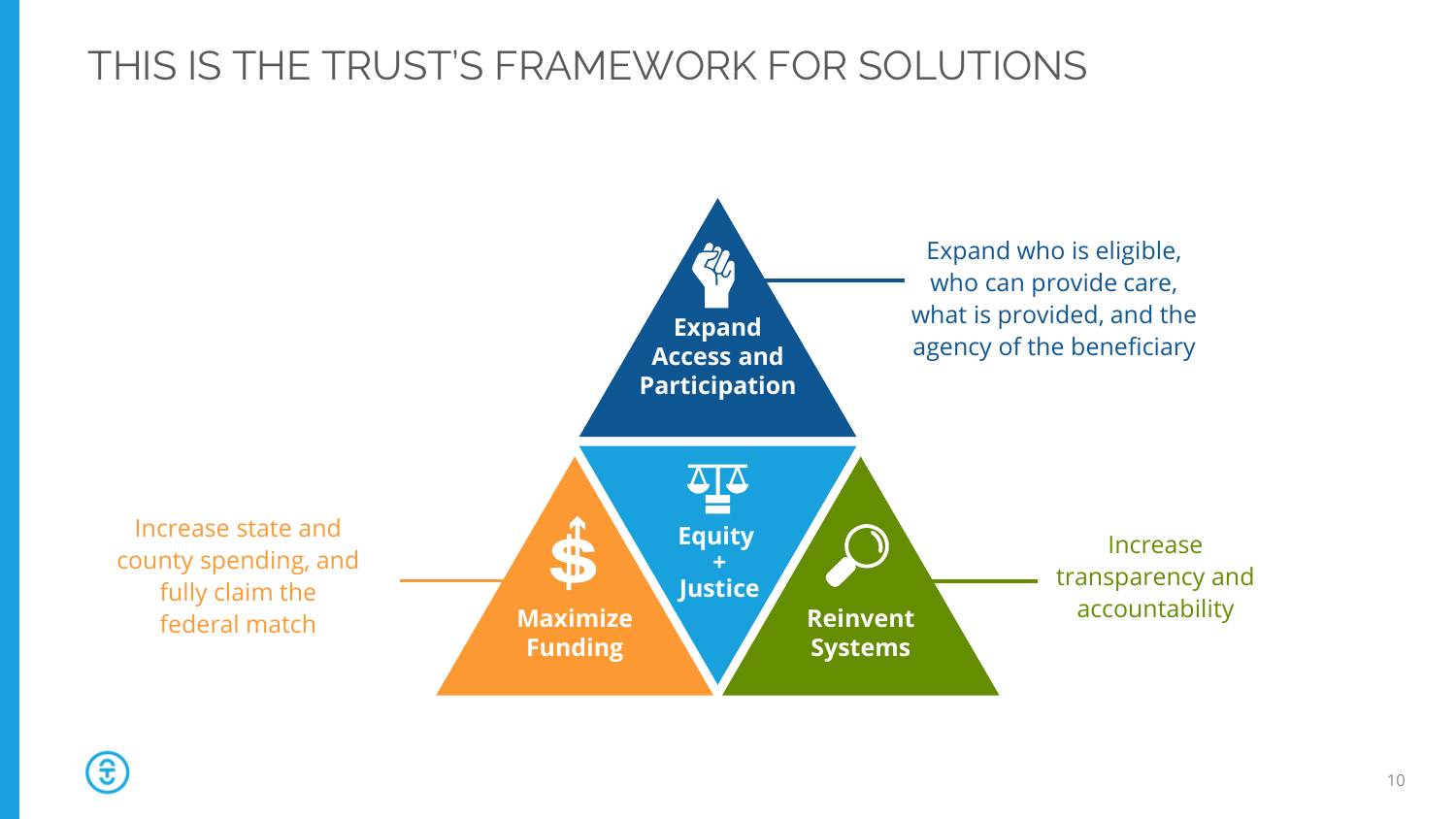## **SYSTEMS CHANGE IN PRACTICE:**

*Federal, state, and local systems leaders are increasingly active—the essential elements of reform are:*

- **Remove Diagnosis Requirement Across All Payors**
- **Centering the Impact of Race and Class**
- **Expanded Provider Classes (shifting of agency and power)**
- **Integrated (non-pathologizing) support in pediatric primary care**
- **New Benefit Implementation (Family Therapy and Dyadic Benefits)**
- **Centering Schools (YBHI and Community Schools Act)**
- **Payment Reform and Revenue Maximization (get the federal match)**
- **Build Capacity at State and Local Level (training and support)**

**Reimagining behavioral health as a support for healthy development (not a response to pathology!) grounded in the principles and practice of social justice and a belief in the wisdom and intelligence of impacted communities.** 

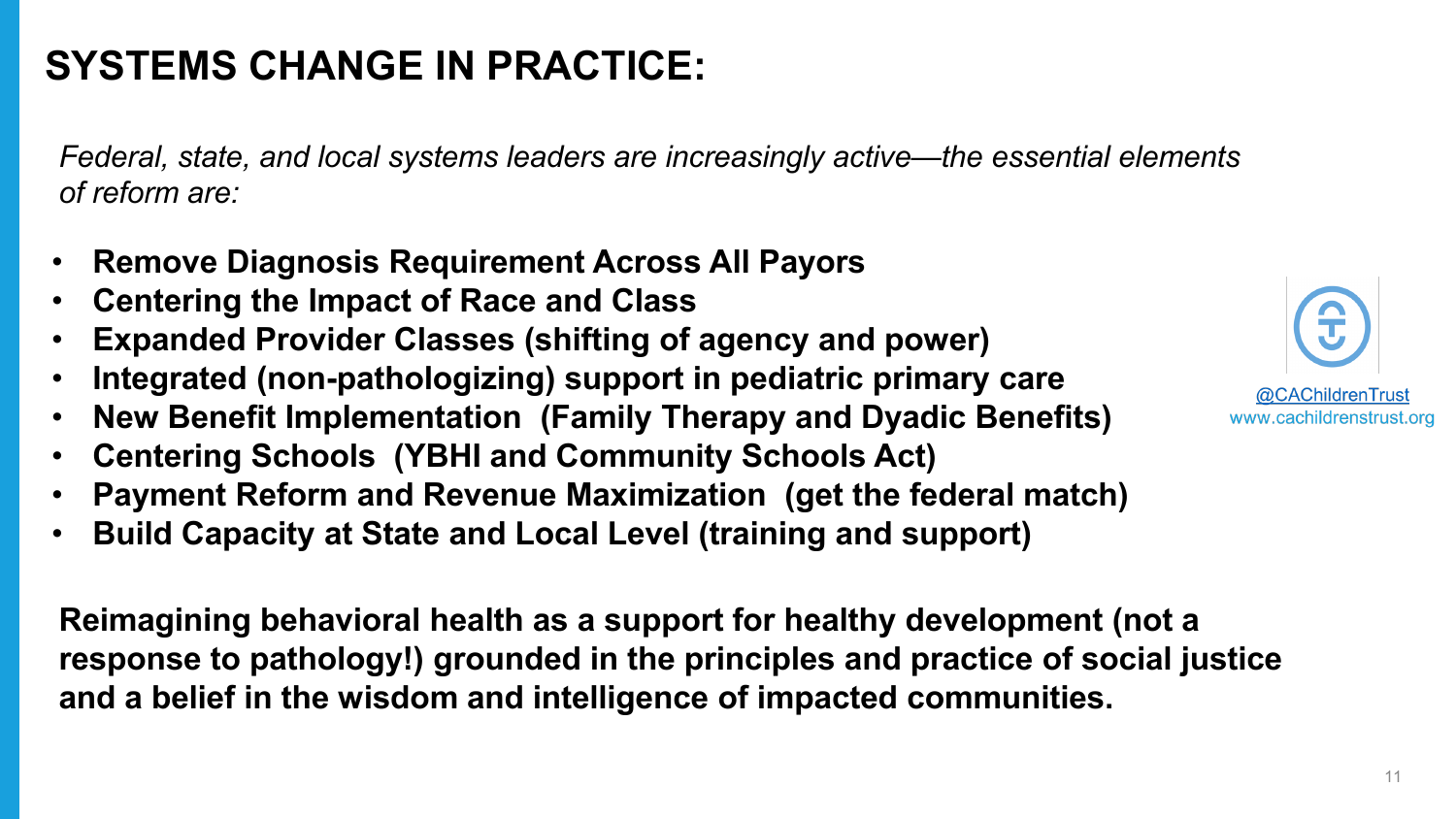### **WE HAVE A ONCE-IN-A-GENERATION OPPORTUNITY TO ADDRESS THE CRISIS**

Public opinion and policymaker agendas are aligned



**Political Will**: New administration has a stated focus on children's well-being and has expressed interest and willingness to engage.



**Community Support**: Half (52%) of all Californians say their community does not have enough mental health providers to serve local needs and that unaddressed mental health issues are among the most important issues facing Californians.



**Emerging Consensus and Consciousness:** Of the impact of adversity, structural racism, and the pandemic on the social and emotional health of children.



**Unprecedented Investment:** California's approved FY 21-22 budget allocated more than 15 billion to support children's social and emotional welfare.

#### **TO TAKE ADVANTAGE OF THIS MOMENT IN TIME WE MUST**:

- Embrace the critical need to reform our financing and delivery models so that they are healing and relationship centered.
- Adopt a concurrent but aligned paradigm shift across child serving systems, with particular focus on the role of MediCall
- Use a signigiant investment of one time funds to build sustainable programs and supports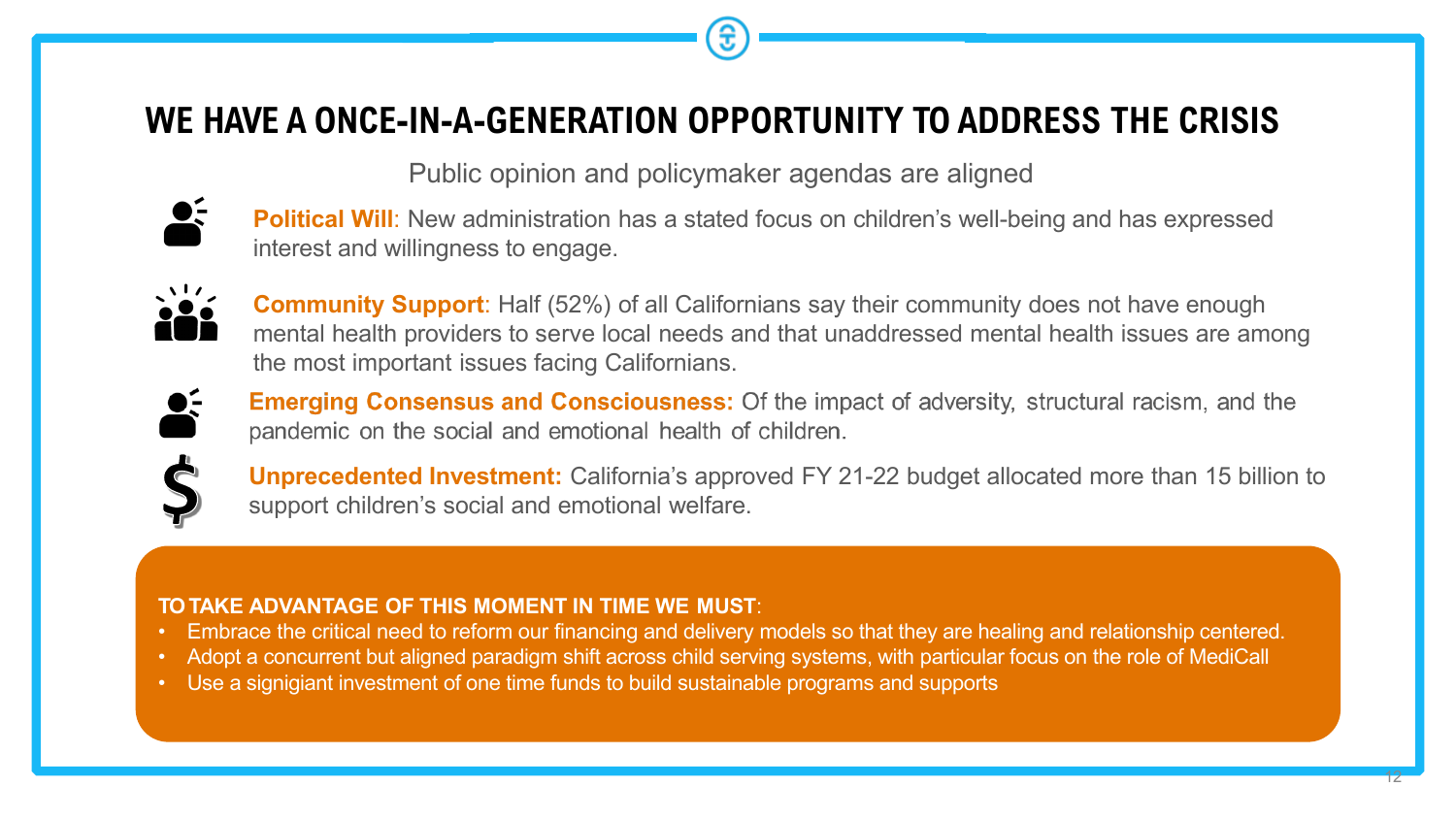**UNPRECDENTED INVESTMENT IS COMING:**

## **FUNDING OPPORTUNITIES FOR SOCIAL, EMOTIONAL AND MENTAL HEALTH:**



4.4 Billion



- Managed Care Plans (\$400 million)
- Competitive Grants Program (\$550 Million)
- MHSA SSA funding (\$250 million)
- Workforce including BH Coaches (\$800 Million)
- BH Virtual Platform: (\$750 Million)
- Expanding Evidence Based Programs (429 Million)

- Expanded Learning Opportunity Grant Program (4.6 Billion)
- Expanded Learning Program (1 Billion Ongoing, 753 Million One Time)
- Learning Loss Mitigation (5.3 Billion)
- Community School Partnership Grant Program (\$3B)
- Educator Effectiveness Grant (1.5B)
- HCSB/Special Ed/Other....(1.5 Billion))



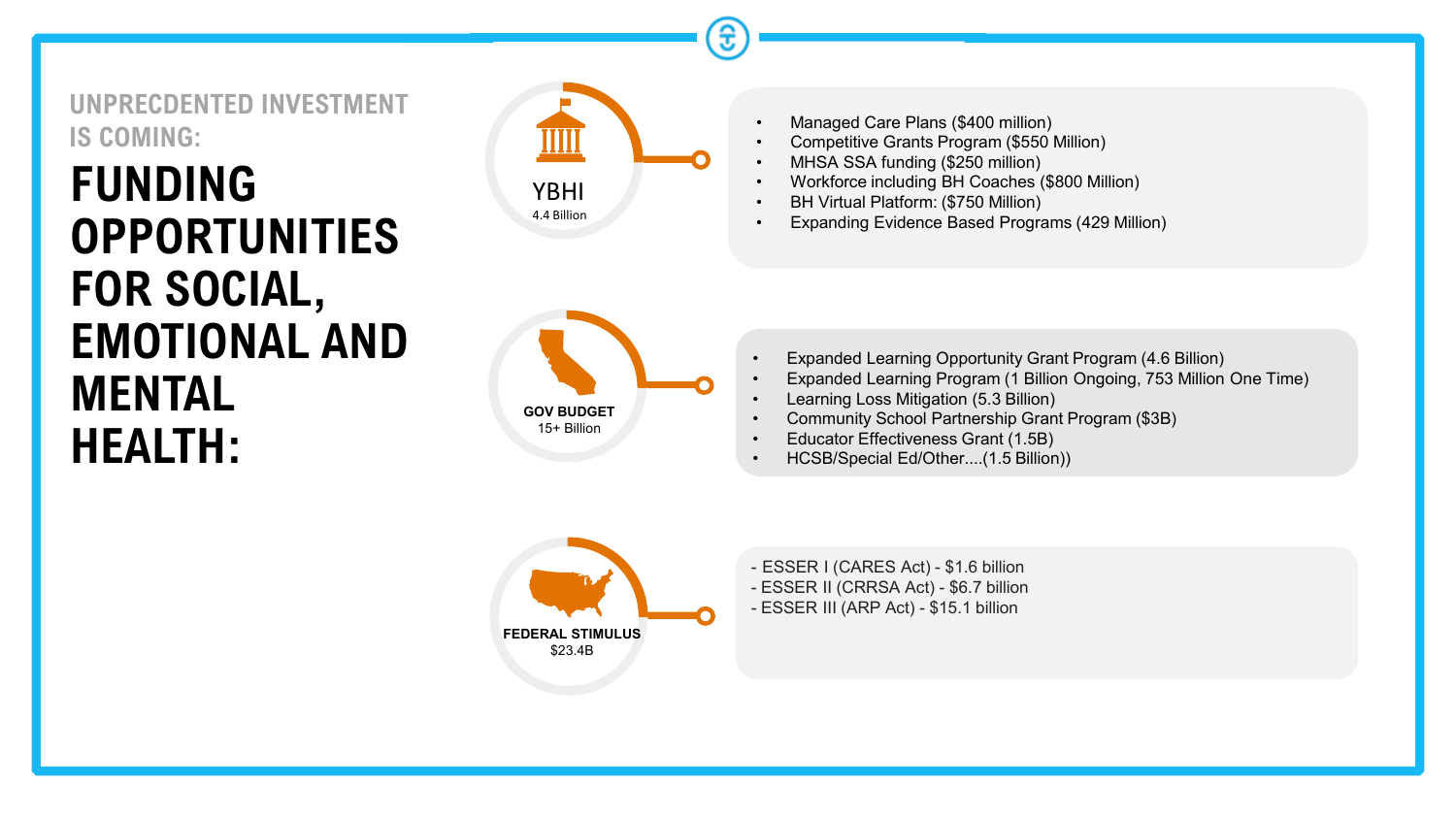## **\$4.4 Billion Youth BH Initiative Centers Schools and Pediatric Primary Care:**

- **Behavioral Health Service Virtual Platform:** DHCS, \$749.7 M **01**
- **School-Linked Behavioral Health Services:** DHCS/DMHC, \$550M **02**
- **Develop and Expand Age-Appropriate, Evidence-Based Behavioral Health Programs:** Agency/DHCS, \$429M **03**
- **Building Continuum of Care Infrastructure:** DHCS, \$310M **04**
- **05 Plan Offered Behavioral Health Services:** DHCS, \$800M
- **06 School Behavioral Health Counselor + Behavioral Health Coach Workforce:** OSHPD, \$352M
- **Broad Behavioral Health Workforce Capacity:** OSHPD, \$448M **07**
- **Pediatric, Primary Care And Other Healthcare Providers:** DHCS, \$50M **08**
- **Comprehensive And Culturally And Linguistically Proficient Public Education And Change Campaign:** CDPH + OSG, \$100M **09**
- **Oversight, Coordination, Convening, And Evaluation:** DHCS, \$70M **[10](#page-6-0)**